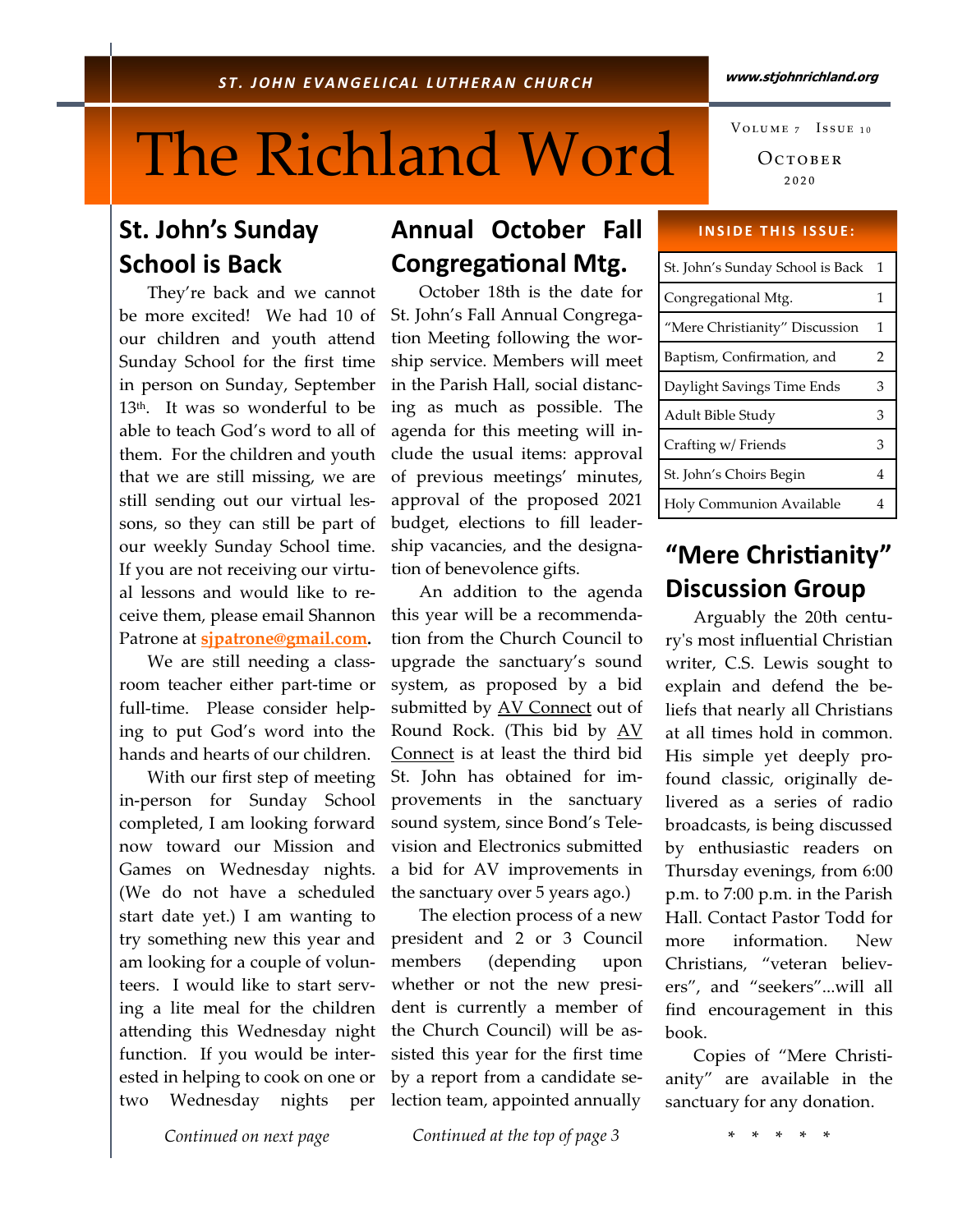#### $P_{\text{AGE 2}}$  volume  $\overline{V}$

## Baptism, Confirmation, and Walking with Jesus during a Pandemic

 Despite the presence of the ongoing pandemic, October will be a special and important month for followers of Christ at St. John.

 On Sunday, October 11th, Andrew Schuchmann will be baptized with water in the name of the Father, and of the Son, and of the Holy Spirit!

 Last year Andrew learned a lot about the Sacrament of Holy Baptism, as he and McKenzie studied Luther's Small Catechism, and the Bible's and the Church's historical teaching on this sacrament of initiation and beginnings.

 Holy Baptism marks not only Andrew's formal entrance into God's covenant community, the body of Christ on earth (much like circumcision in the

### St. John's Sunday School

#### - continued from page 1

month, please contact me at sjpatrone@gmail.com or 505-328-6224.

 We will be scheduling things for the kids to do together as soon as more things start opening up! Parents, please be on the lookout for a night of Family Advent Wreath Making. We are looking at the beginning of November, so you can have your wreath ready for the First Day of Advent on November 29th.

 I would like to give a big shout out of "Thank You" to

Old Testament was an external sign of being a part of God's covenant community), it also represents for Andrew personally owning the faith he has learned and been taught about his Savior, Jesus Christ!

 On the following Sunday, October 18th, the congregation of St. John will host its annual fall congregational meeting, including the election of new leaders for 2021. (See separate article detailing this meeting beginning on page 1.)

 Then on Sunday, October 25th, McKenzie Patrone and Andrew Schuchmann will be confirmed, marking the completion of 2 plus years of instruction with Pastor Todd, which included a cursory survey of the message of the entire Bible,

Bryan Rust, and John and Cameron Patrone, for their help cleaning, power washing, and chalking all the base boards and windows, plus painting the floor, in the Youth Center. Thank you also to Al Wendland for letting us use his power washer. We were able to have our Confirmation kids and high schoolers have their first Sunday School gathering on the 13th in a clean building. (For pictures of work being done on the Youth Center, see the back of the October calendar.)

 There will be more opportunities for people to volunteer if

followed by an overview of Luther's Small Catechism. On the 25th McKenzie and Andrew will also have opportunity to tell those present at worship a little bit about their faith, and why they see or understand or value it...as they do.

 Please be in prayer for Andrew and McKenzie, that this month make not only a deep and memorable impression on them,...but also that the reality of Christ, His love for them, and the teachings of Holy Scripture and Christ's Church ...would take ever deeper rooting in their minds, hearts, and souls.



you would like. We will be finishing up our Youth Center and then moving into painting and updating the children's Sunday School classrooms. We would appreciate any help offered.

 God's blessings to all! - Shannon Patrone

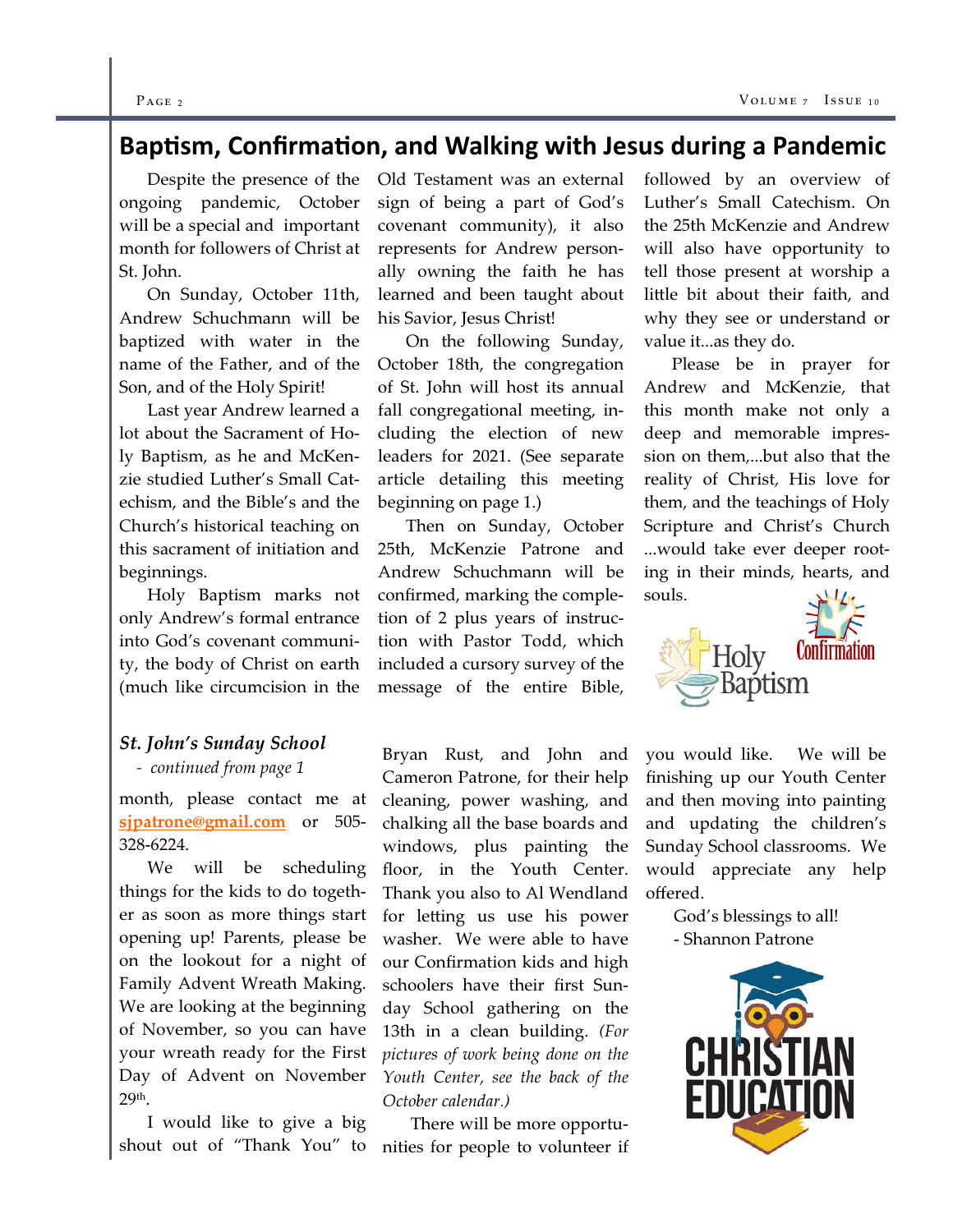## Daylight Savings Time Adult Bible Study Ends November 1st

Remember to adjust your clocks Saturday night, October 31st, before you go to bed, as Daylight Savings Time officially ends 2:00 a.m. November 1st.

## Annual October Fall Congregational Mtg.

- continued from page 1

by the Church Council, to seek out qualified candidates for anticipated leadership needs from the membership prior to the upcoming annual meeting. Members of the candidate selection team this year included Gary Pemberton, Janet Hees, Lois Shrout, and Pastor Todd.

 During the election process on October 18th, the name of each person contacted and confirmed as being able and willing to serve in a specific position will first be provided to the membership, and then, as the Constitution stipulates, the congregation will nominate individual members for each leadership position vacancy by using secret ballots. The two persons receiving the highest number of votes in the first ballot shall be in a run-off on a second ballot unless one receives a majority of the votes cast. If a person receives a majority of the votes cast for a position, even if on the first ballot, then that person is elected to fill the position.

 Elections for leadership positions required at the upcoming

 For the fall quarter of 2020, Biblical lessons treat love as it reveals itself within families; as it appears in the teachings of Jesus (love in the community); and as it is shaped by believers who abide in Christ. Readings begin in Genesis with the story of Joseph, move to 1st Samuel to reveal God's laws requiring love for others, and finally highlight New Testament passages to treat love among believers.

 The adult sessions, which begin at 9 a.m., are now held in the Sanctuary so that Sunday school classes for the children can use the open area of the Parish Hall to achieve the necessary social distancing.

 For a free booklet, see Loyd Shrout before class or after church services.

\* \* \* \* \*

## Crafting w/ Friends

Our next gathering will be October 10th in the parish hall at 10am. We welcome anyone interested in sharing and creating ideas.

 We are presently making blankets for hospice patients at Seton Hospital. This is a rewarding experience.

 We are also making Christmas stockings for our community food pantry. If you wish to make some stockings, call Sandy Brunton. They can be made out of any fabric, make any size and color. Make them unique and different!

 We have some other projects in the works, come see what they are!



## During This Pandemic…

 For emergencies, or for anything urgent or time-sensitive, call Pastor Todd on his cell phone: 512-745-1057. (Please do not text if you need to contact him right away.)

Otherwise, you can email Pastor Todd at:

pastortoddpeterson@gmail.com,

and he will respond to your email usually in 2-4 days.

October 18th Annual Members Meeting include the following:

 Council seat 5 - Bryan Rust has agreed to seek re-election.

 Council seat 6 - Gary Pemberton is

not eligible for re-election. Council seat 7 - Jeff Haller has declined to seek re-election.

 Council seat 8 - Vicki Merideth has agreed to seek re-election.

 Sunday School Superintendents - Shannon & John Patrone have both agreed to seek reelection.

 President - Mark Muehlbrad has declined to seek reelection.